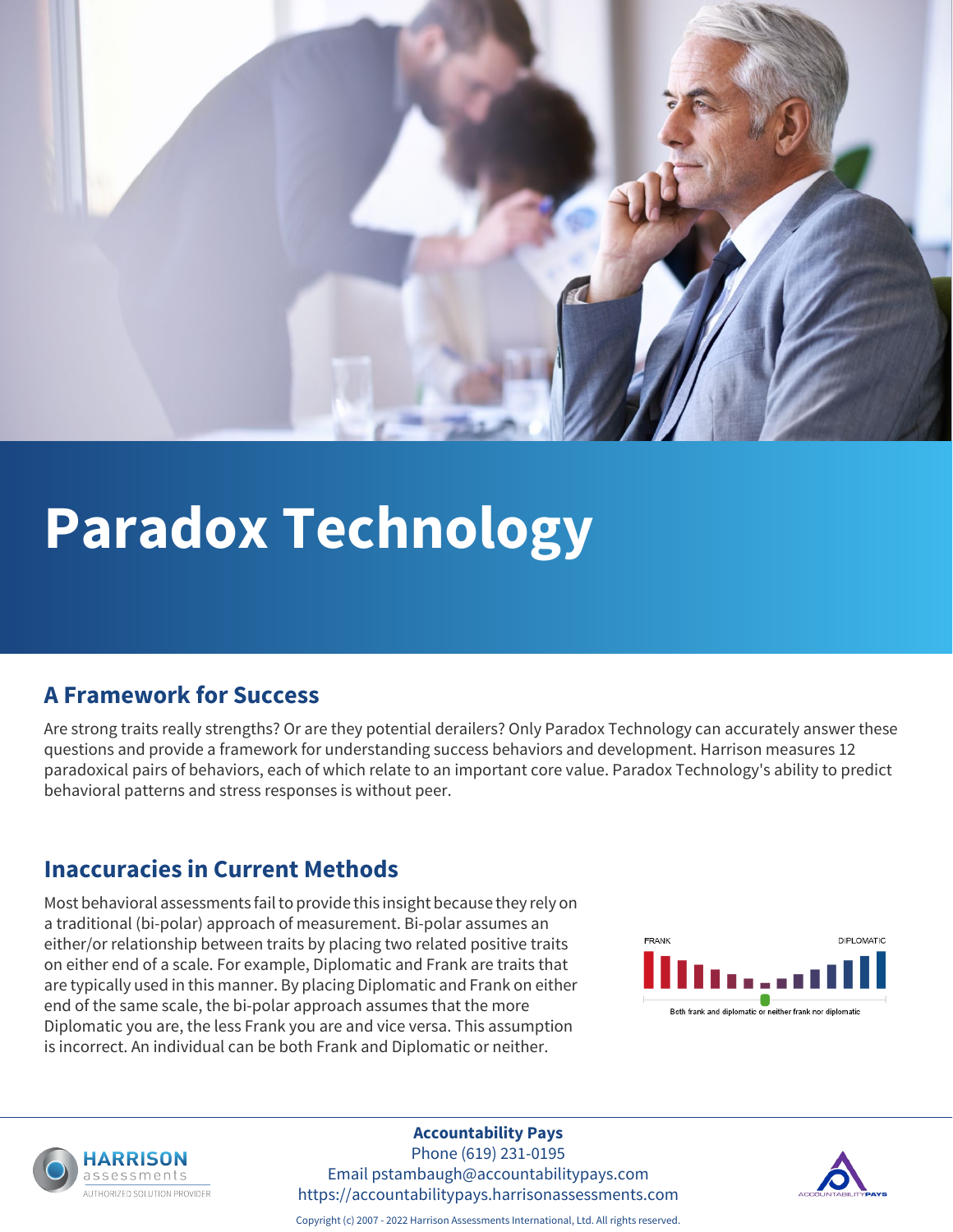## **Paradox Technology**

#### **The Trap of "Either/Or" Scales**

The either/or method forces people to choose between two complementary and positive traits. However, in doing so, it sacrifices the most important insight. Consider this example, XYZ Co is hiring a new Director of Communications and they require someone who is an effective communicator. They have two candidates: Jim and Christiana. When measured on an either/or scale, both appear to be in the middle. This bipolar scale approach incorrectly indicates that they are both balanced in communication and that they are both potentially good candidates.



#### **The Paradox Approach**

When measured using Harrison's Paradox technology, a much clearer picture of their true communication strength emerges. Jim is low on both Frankness and Diplomacy and is actually a poor communicator. On the other hand, Christiana is high on both Frank and Diplomatic and is a superb communicator who can clearly state what she needs to say but do so in a way that people are more likely to accept.

The traditional either/or approach provides a superficial and often inaccurate view of communication. It fails to identify the behavioral issues that are critical to job success. In contrast, Paradox Technology provides this vital information without sacrificing its ability to prevent deception.

Paradox Technology is highly effective at identifying negative traits because it is based on the principle that each trait has the potential to be either productive or counter-productive, depending upon other balancing traits.









#### **Accountability Pays**

Phone (619) 231-0195 Email pstambaugh@accountabilitypays.com https://accountabilitypays.harrisonassessments.com



Copyright (c) 2007 - 2022 Harrison Assessments International, Ltd. All rights reserved.